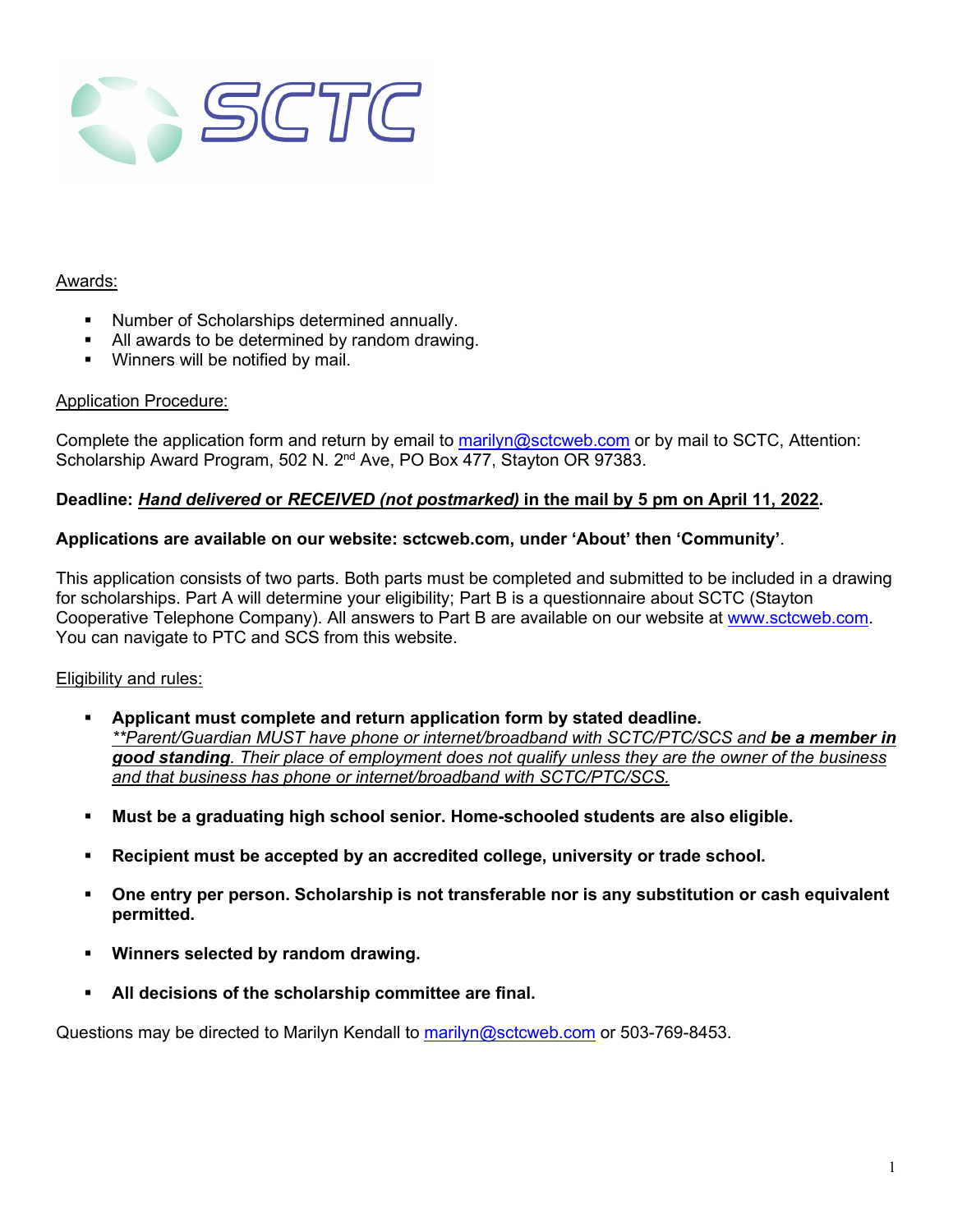

# *SCTC SCHOLARSHIP APPLICATION*

## **Deadline: delivered to the office or received in the office by 5 pm April 11, 2022 Complete and return all four pages of this application by: Email to [marilyn@sctcweb.com](mailto:marilyn@sctcweb.com)  or hand deliver in the payment box or mail to: SCTC Attention: Scholarship Award Program 502 N. 2nd Ave., PO Box 477 Stayton OR 97383**

*Eligibility is subject to the Scholarship Guidelines. Please review the Scholarship Guidelines before proceeding.*

| <b>PLEASE PRINT</b>           |                                             | <b>PART A</b> |                                                                                                                                            |                                                                                                                                                                                                          |
|-------------------------------|---------------------------------------------|---------------|--------------------------------------------------------------------------------------------------------------------------------------------|----------------------------------------------------------------------------------------------------------------------------------------------------------------------------------------------------------|
| Name:                         |                                             |               |                                                                                                                                            |                                                                                                                                                                                                          |
| Full Address:                 |                                             |               |                                                                                                                                            |                                                                                                                                                                                                          |
|                               | City:                                       |               |                                                                                                                                            |                                                                                                                                                                                                          |
|                               |                                             |               | SCTC/PTC Phone Number: Cell Phone Number:                                                                                                  |                                                                                                                                                                                                          |
| Account Number:               | internet/broadband with SCTC/PTC/SCS.       |               | Parent/Guardian SCTC/PTC/SCS account number**<br>**Parent/Guardian MUST have phone or internet/broadband with SCTC/PTC/SCS. Their place of | employment does not qualify unless they are the owner of the business and that business has phone or                                                                                                     |
|                               | Email Address: _______________________      | Birth date:   | the control of the control of the control of                                                                                               |                                                                                                                                                                                                          |
| Parent(s) or Guardian(s) Name |                                             |               |                                                                                                                                            | Parent/Guardian of applicant must be a member or customer in good standing of SCTC, PTC (People's<br>Telephone Co.), or SCS determined by purchasing basic local telephone service or broadband service. |
| High School:                  |                                             |               |                                                                                                                                            |                                                                                                                                                                                                          |
|                               | Are you a graduating Senior*?[ ] Yes [ ] No |               | *Must be a graduating High School Senior who will attend an accredited college, university, or trade school.                               |                                                                                                                                                                                                          |
| <b>Future Plans</b>           |                                             |               |                                                                                                                                            |                                                                                                                                                                                                          |
| College or School of Choice:  |                                             |               |                                                                                                                                            |                                                                                                                                                                                                          |
| Field of Study:               |                                             |               |                                                                                                                                            |                                                                                                                                                                                                          |
| Career Goal:                  |                                             |               |                                                                                                                                            |                                                                                                                                                                                                          |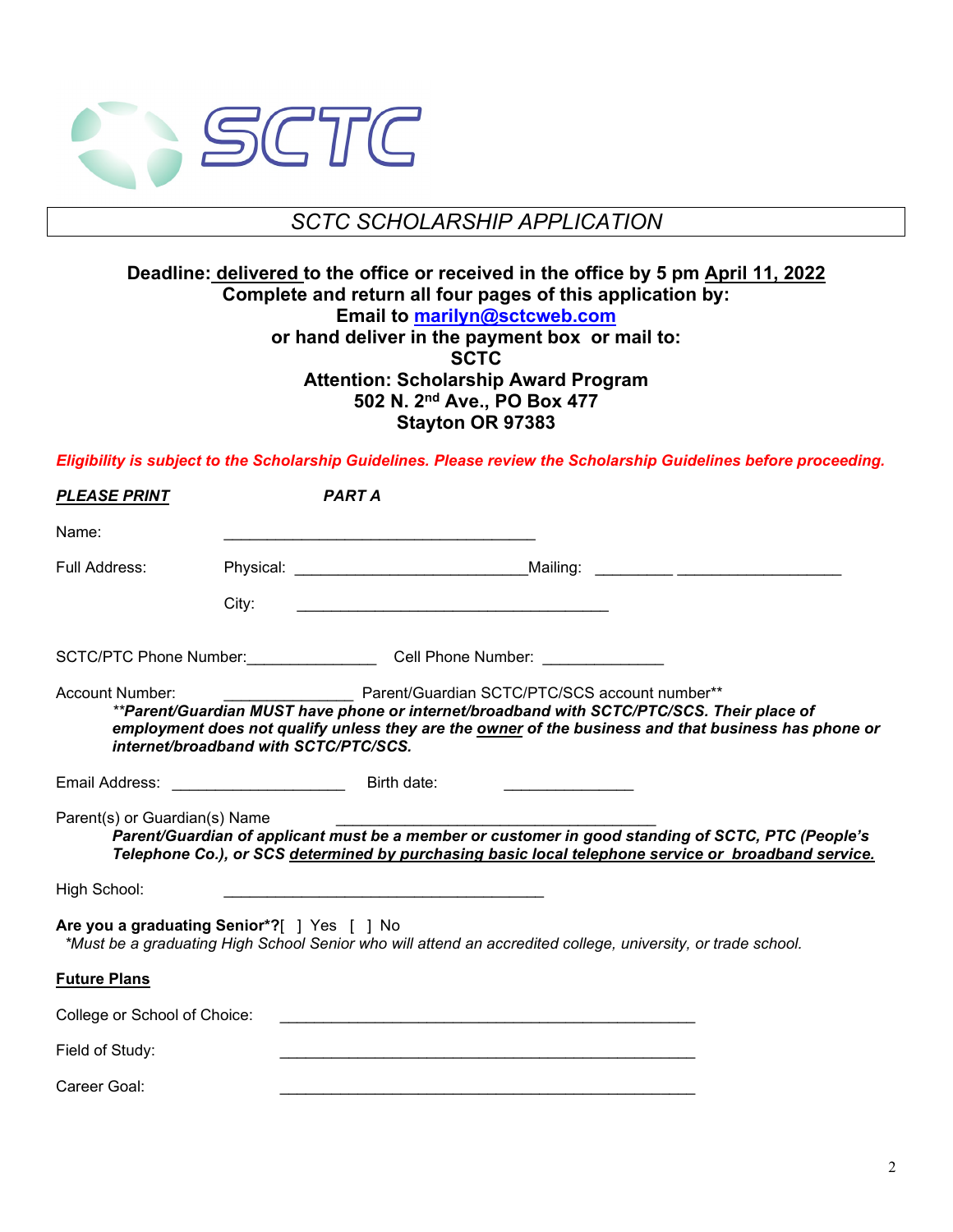# *SCTC SCHOLARSHIP APPLICATION PART B*

Answer the following questions. All answers are available on our website at [www.sctcweb.com.](http://www.sctcweb.com/) From this website you can navigate to PTC and SCS. Circle the answers on multiple choice questions.

- 1. Who owns Stayton Cooperative Telephone Company?
	- 1. Michael Eisner
	- 2. The customers (members)
	- 3. Ted Turner
	- 4. No one owns the company
- 2. How does someone become a member?
	- 1. By passing an interview in front of the board of directors.
	- 2. By signing up for services from the company.
	- 3. By putting up collateral in exchange for phone equipment.
	- 4. There are no requirements for membership.
- 3. SCTC was incorporated in what year?
- 4. How many members serve on the board of directors at one time?
	- 1. Nine
	- 2. Twelve
	- 3. Seven
	- 4. No members serve on the board
- 5. Over the years, how much has SCTC paid directly back to their members as patronage dividends?

 $\_$  , and the set of the set of the set of the set of the set of the set of the set of the set of the set of the set of the set of the set of the set of the set of the set of the set of the set of the set of the set of th

- 1. None. SCTC doesn't have members
- 2. Several million dollars
- 3. None. SCTC doesn't pay dividends
- 4. Less than \$900,000
- 6. What year did SCTC get into the Long Distance Service?
	- 1. 1956
	- 2. 1999
	- 3. 2002
	- 4. 2017
- 7. What year was CBS created?
	- 1. 2000
	- 2. 1986
	- 3. 2009
	- 4. 1996
- 8. What is SCTC's pledge in conducting our business? \_\_\_\_\_\_\_\_\_\_\_\_\_\_\_\_\_\_\_\_\_\_\_\_\_\_\_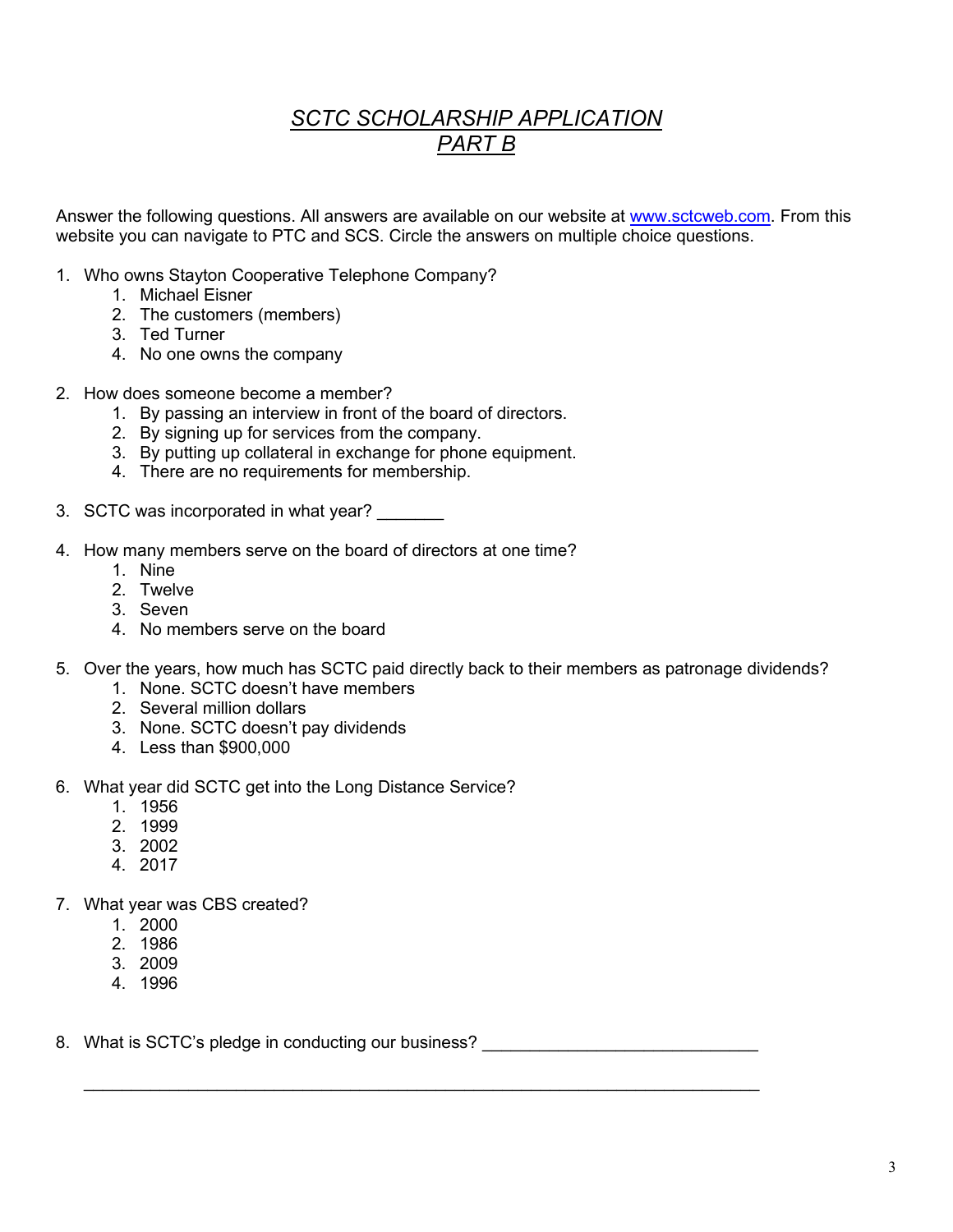- 9. Where is People's Telephone Co. (PTC) located?
	- 1. Mill City
	- 2. Aumsville
	- 3. Lyons
	- 4. Jordan

10. What is Managed Wi-Fi? The contract of the contract of the contract of the contract of the contract of the

11. Prior to consolidation into SCTC, there were how many separate telephone organizations in the area?

 $\_$  , and the set of the set of the set of the set of the set of the set of the set of the set of the set of the set of the set of the set of the set of the set of the set of the set of the set of the set of the set of th

- 1. Twelve
- 2. Thirty-two
- 3. Six
- 4. Eighteen

12. Name three of the organizations from question #11.

13. How much is the membership fee for new patrons signing up for telephone service?

\_\_\_\_\_\_\_\_\_\_\_\_\_\_\_\_\_\_\_\_\_\_\_\_\_\_\_\_\_\_\_\_\_\_\_\_\_\_\_\_\_\_\_\_\_\_\_\_\_\_\_\_\_\_\_\_\_\_\_\_\_\_\_\_\_\_\_

- 14. What is the fastest download speed offered on SCTC's internet service?
	- 1. 6.0 Mbps
	- 2. 15.0 Mbps
	- 3. 50 Mbps
	- 4. 1,000 Mbps (Gig)

15. Members vote on the election of Directors. \_\_\_\_\_True \_\_\_\_\_\_ False

 $\frac{1}{2}$  ,  $\frac{1}{2}$  ,  $\frac{1}{2}$  ,  $\frac{1}{2}$  ,  $\frac{1}{2}$  ,  $\frac{1}{2}$  ,  $\frac{1}{2}$  ,  $\frac{1}{2}$  ,  $\frac{1}{2}$  ,  $\frac{1}{2}$  ,  $\frac{1}{2}$  ,  $\frac{1}{2}$  ,  $\frac{1}{2}$  ,  $\frac{1}{2}$  ,  $\frac{1}{2}$  ,  $\frac{1}{2}$  ,  $\frac{1}{2}$  ,  $\frac{1}{2}$  ,  $\frac{1$ 

- 16. According to SCTC's bylaws, under Article 5 "Officers, Agents & Employees, Officer Appointment," when does the board elect the principle officers?
- 17. What year did we change our Central Office equipment to the DMS100/200 Electronic Digital Switching System? \_\_\_\_\_\_\_\_\_\_\_\_

18. SCTC's net margins are distributed back to our members. True False

- 19. When was the last time the bylaws of the cooperative were re-stated?
	- 1. September 23, 2003
	- 2. April 21, 2011
	- 3. September 15, 2008
	- 4. April 21, 2016

20. Directors are elected by the membership at large. True False